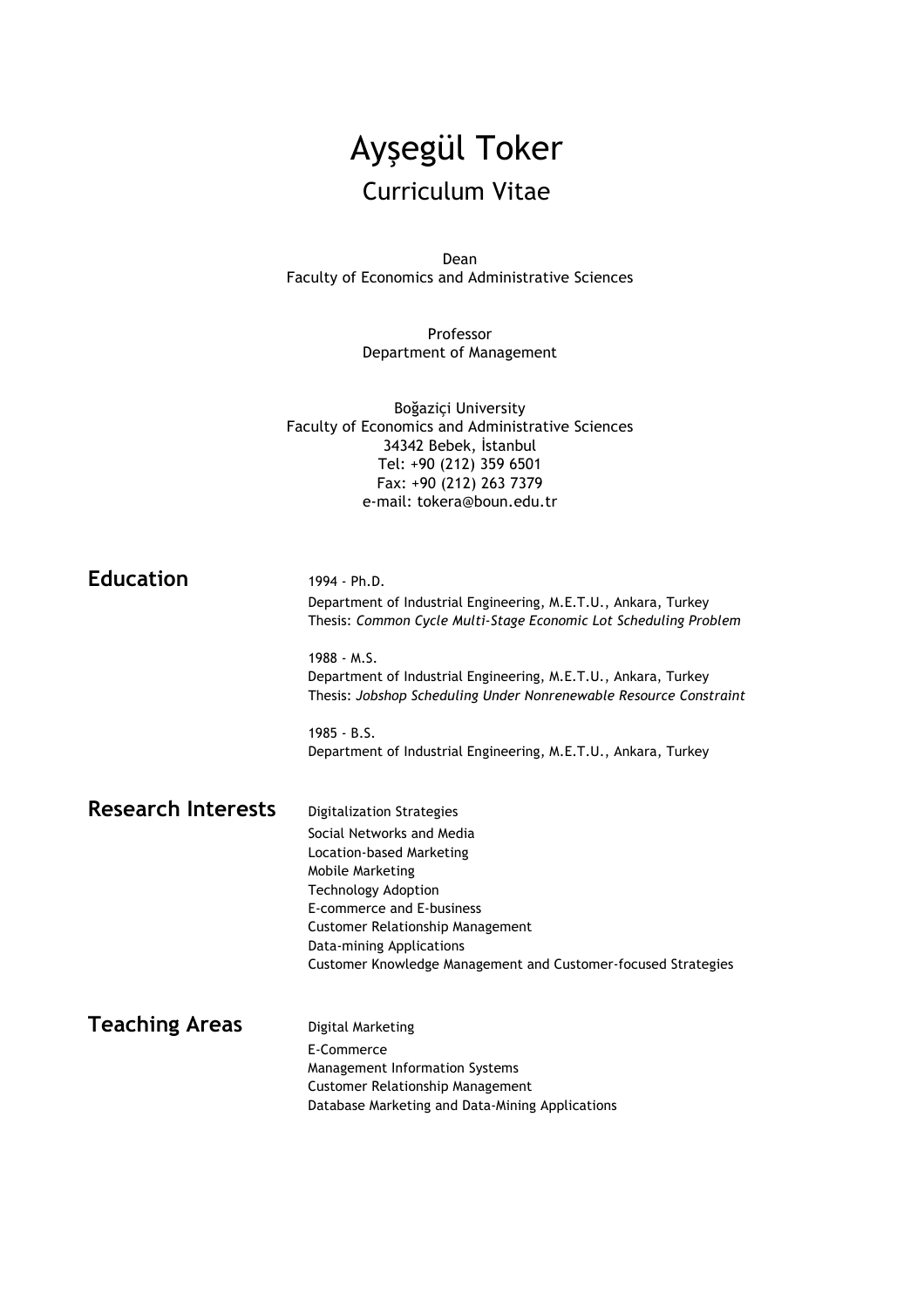## **Professional Experience**

| Professor                                                                                | August, 2007 -                  |
|------------------------------------------------------------------------------------------|---------------------------------|
| Department of Management<br>Boğaziçi University, İstanbul, Turkey                        |                                 |
| <b>Visiting Professor</b>                                                                | September, 2001 - June, 2002    |
| Department of Industrial Engineering<br>Georgia Institute of Technology, Atlanta, USA.   |                                 |
| <b>Associate Professor</b>                                                               | November, 2000 - July, 2007     |
| Department of Management<br>Boğaziçi University, İstanbul, Turkey                        |                                 |
| <b>Assistant Professor</b>                                                               | January, 1997 - October, 2000   |
| Department of Management<br>Boğaziçi University, İstanbul, Turkey                        |                                 |
| <b>Research Fellow</b>                                                                   | February, 1995 - July, 1996     |
| Department of Management<br>The Hong Kong Polytechnic University, Hong Kong.             |                                 |
| <b>Research and Teaching Assistant</b>                                                   | October, 1986 - January, 1995   |
| Department of Industrial Engineering<br>Middle East Technical University, Ankara, Turkey |                                 |
| <b>Research Assistant</b>                                                                | October, 1985 - September, 1986 |
| System Sciences Research Center<br>Middle East Technical University, Ankara, Turkey      |                                 |

### **Academic Services**

| Dean<br>Boğaziçi University                                                                             | March 2012 -              |
|---------------------------------------------------------------------------------------------------------|---------------------------|
| <b>Faculty of Economics and Administrative Sciences</b>                                                 |                           |
| <b>Board Member</b><br>Boğaziçi University<br>Revolving Funds Executive Board                           | March 2012 -              |
| Deputy Dean<br>Boğaziçi University<br><b>Faculty of Economics and Administrative Sciences</b>           | January 2012 - March 2012 |
| Independent Board Member<br>Boğaziçi University Executive Board                                         | March 2010 - March 2012   |
| <b>Consultant to the Rector</b><br>Boğaziçi University<br>Consultant (Strategy, Budgeting, and Control) | August 2008 - August 2012 |
| <b>Department Chair</b><br>Boğaziçi University<br>Department of Management                              | March 2008 - March 2012   |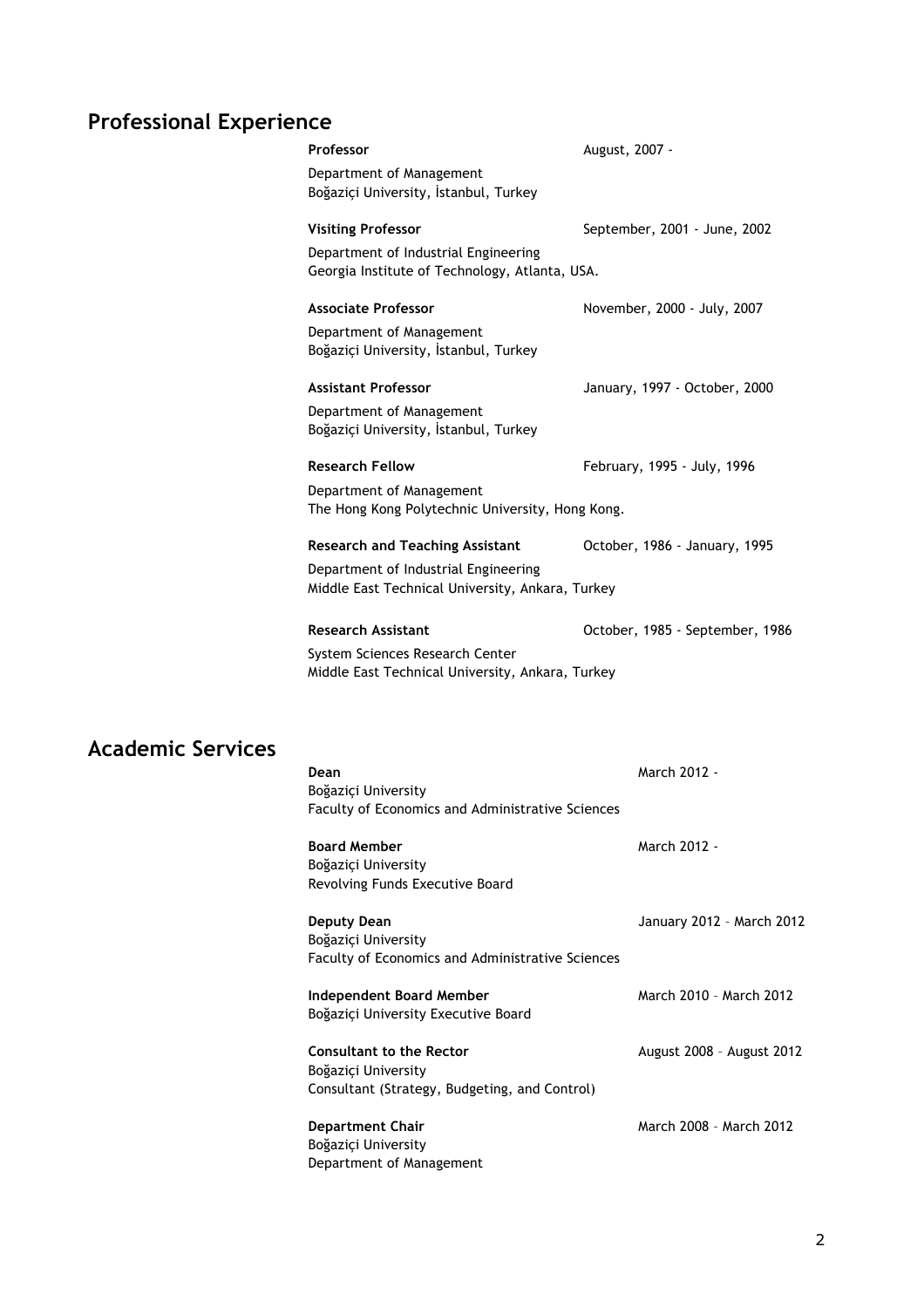**Department Vice Chair January 2004 - March 2008** Boğaziçi University Department of Management

### **Publications**

| <b>Books</b>            |                                                                                                                                                                                                                                                 |
|-------------------------|-------------------------------------------------------------------------------------------------------------------------------------------------------------------------------------------------------------------------------------------------|
|                         | Varnali, K., Toker, A. and Yilmaz, C. (2010). Mobile Marketing: Fundamentals and<br>Strategy. New York: McGraw-Hill.                                                                                                                            |
| <b>Journal Articles</b> |                                                                                                                                                                                                                                                 |
|                         | Açar, M. and Toker, A. (2019). Predicting Consumer Personality Traits in the<br>Sharing Economy: The Case of Airbnb. Applied Marketing Analytics, 5, 1, 83-91.                                                                                  |
|                         | Çalışkan, S., Toker, A. and Nasır. A. (2018). Determinants of Consumers' Personal<br>Health Technology Usage Intentions. Pazarlama ve Pazarlama Araștirmalari<br>Dergisi, 22, 155-170.                                                          |
|                         | Toker, A., Seraj, M., Kuscu, A., Yavuz, R., Koch, S. and Bisson, C. (2016). Social<br>Media Adoption: A Process-based Approach. Journal of Organizational Computing<br>and Electronic Commerce (SCI), 26, 4, 344-363.                           |
|                         | Varnali, K. and Toker, A. (2015). Self-Disclosure on Social Networking Sites. Social<br>Behavior and Personality (SSCI), 43, 1, 1-14.                                                                                                           |
|                         | Yavuz, R. and Toker, A. (2014). Location Sharing on Social Networks: Implications<br>for Marketing. Marketing Intelligence and Planning, 32, 5, 552-566.                                                                                        |
|                         | Varnali, K., Yilmaz, C. and Toker, A. (2012). Predictors of Attitudinal and<br>Behavioral Outcomes in Mobile Advertising: A Field Experiment. Electronic<br>Commerce Research and Applications (SSCI), 11, 6, 570-581.                          |
|                         | Ata, Z. and Toker, A. (2012). The Effect of Customer Relationship Management<br>Adoption in Business-to-Business Markets. Journal of Business and Industrial<br>Marketing (SSCI), 27, 6, 497-507.                                               |
|                         | Koch, S., Toker, A. and Brulez, P. (2011). Extending the Technology Acceptance<br>Model with Perceived Community Characteristics. Information Research (SSCI), 16,<br>2 paper 478. [Available at http://InformationR.net/ir/16-2/paper478.html] |
|                         | Toker, A., Varnali, K. and Yilmaz, C. (2011). Mobile Marketing at Turkcell:<br>Turkey's Leading Mobile Operator. Emerald Emerging Markets Case Studies, 1, 1,<br>$1-9.$                                                                         |
|                         | Varnali, K. and Toker, A. (2010). Mobile Marketing Research: The-state-of-the-art.<br>International Journal of Information Management (SSCI), 30, 2, 144-151.                                                                                   |
|                         | Toker, A. and Varnalı K. (2009). A Framework for E-potential Assessment in Online<br>Markets. Journal of Internet Business, 6, 81-110.                                                                                                          |
|                         |                                                                                                                                                                                                                                                 |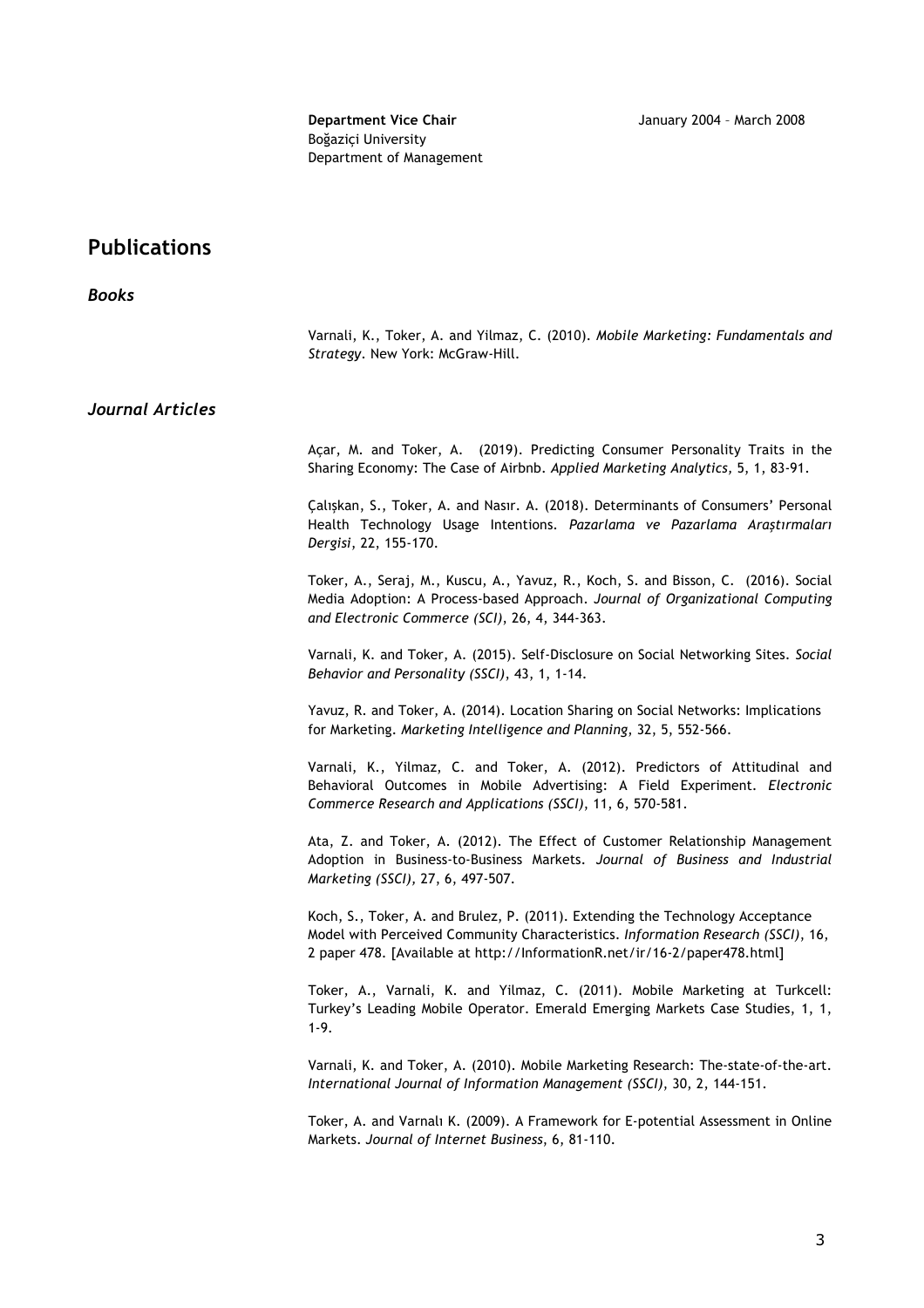İşeri-Say, A., Toker, A. and Kantur, D. (2008). Do Popular Management Techniques Improve Performance? Evidence from Large Businesses in Turkey. *Journal of Management Development*, 27, 7, 660-677.

Öz, Ö. and Toker, A. (2008). Crafting Strategy in Not-For-Profit Organizations: The Experience of an Alumni Organisation, BÜMED*. International Journal of Nonprofit and Voluntary Sector Marketing*, 13, 167-175.

Aleskerov, F., İşeri-Say, A., Toker, A., Akın, L. and Altay, G. (2005). A Cluster Based Decision Support System for Estimating Earthquake Damage and Casualties. *Disasters (SSCI)*, 29, 3, 255-276.

Meek G.E., Özgür, C., Toker, A. and Teong, L.K. (2003). Awareness and Usage of Quality Tools/Concepts in Emerging Economies: Malaysia and Turkey. *Boğaziçi Journal*, 17, 2, 95-107.

Özgür, C., Meek, G.E. and Toker, A. (2002). The Impact of ISO certification on the Levels of Awareness and Usage of Quality Tools and Concepts: A survey in Turkish Manufacturing Companies. *Quality Management Journal*, 9, 2, 57-69.

Cheng, T.C.E., Lin, B.M.T. and Toker, A. (2000). Makespan Minimization in the Two-Machine Flowshop Batch Scheduling Problem. *Naval Research Logistics (SCI),*  47, 128-144.

Toker, A., Kondakci, S and Erkip, N. (1994). Jobshop Scheduling Under a Nonrenewable Resource Constraint. *Journal of Operational Research Society (SSCI)*, 45, 8, 942-947.

Toker, A., Kondakci, S and Erkip, N. (1991). Scheduling Under Nonrenewable Resource Constraint. *Journal of Operational Research Society (SSCI),* 42, 9, 811- 814.

#### *Book Chapters*

Seraj, M. and Toker, A. (2012). Social Network Citizenship in M.M. Cruz-Cunha, G.D. Putnik, N. Lopes, P. Gonçalves and E. Miranda (Eds.), *Handbook of Research on Business Social Networking: Organizational, Managerial, and Technological Dimensions*. IGI Global.

Toker, A., İşeri-Say, A. and Çolak-Erol, N. (2007). Cember.net in J.A. Medina-Garrido, S. Martinez-Fierro, and J. Ruiz-Navarro (Eds.), *Cases on Information Technology Entrepreneurship*. IGI Publishing, Hershey, 206-220.

#### *Proceedings / Conference Presentations*

Acar, M. and Toker, A. (2019). *Personality Analysis of Sharing Economy Consumers: An Application of Text Mining*. European Marketing Association Conference (EMAC) 2019, Hamburg, Germany.

Oc, Y. and Toker, A. (2019). *The Effect of Context-Awareness on New Product Diffusions*. European Marketing Association Conference (EMAC) 2019, Hamburg, Germany.

Senceylan, E. and Toker, A. (2019). *Motivations Behind Social Media Use by Elderly People*. European Marketing Association Conference (EMAC) 2019, Hamburg, Germany.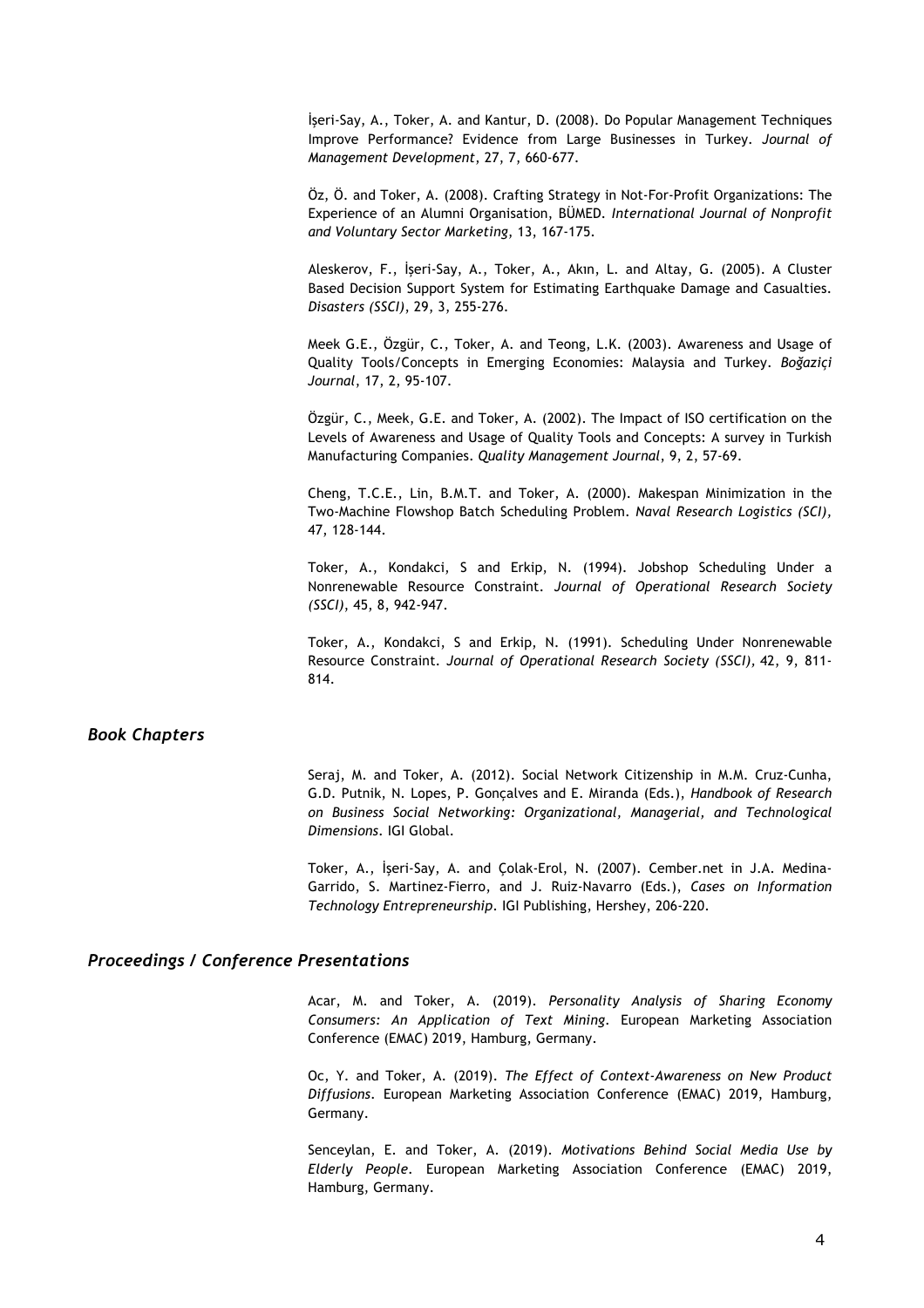Oc, Y. and Toker, A. (2019). *The Effect of Context-Awareness on New Product Adoption*. MMRA Marketing Congress, Aydın, Turkey.

Oc, Y. and Toker, A. (2019). *Diffusion of Context-Aware Innovations: An Empirical Study of Sports Technologies*. AMA Winter Conference, Austin, USA.

Acar, M. and Toker, A. (2018). *A Perceived Service Quality Model in Sharing Economy: The Case of Airbnb*. Global Marketing Conference 2018, Tokyo, Japan.

Yavuz, R. and Toker, A. (2017). *Investigating the Role of Optimum Stimulation Level and Innovativeness on Customer Engagement and Word of Mouth: A Mediation Analysis*. MMRA Marketing Congress, Trabzon, Turkey.

Çalışkan, S., Toker, A. and Nasır. A. (2017). *Determinants of Consumers' personal Health Technology Usage Intentions*. MMRA Marketing Congress, Trabzon, Turkey.

Seraj, M. and Toker, A. (2017). *Marka Savaşçıları ve Marka Toplulukları Arasındaki Çatışma*. MMRA Marketing Congress, Trabzon, Turkey

Yavuz, R. and Toker, A. (2017). *Place Engagement in Service Settings*. Frontiers in Service Conference, New York, USA.

Yavuz, R. and Toker, A. (2017). *Broadening Place Attachment in Service Settings: Place Engagement*. European Marketing Association Conference (EMAC) 2017, Groningen, Netherlands.

Yavuz, R. and Toker, A. (2016). *Impact of Social Media Tools on Brand Awareness and Attitude: An Exploratory Study*. MMRA Marketing Congress, Kütahya, Turkey.

Yavuz, R. and Toker, A. (2016). *From Place Attachment to Place Engagement*. 1st Consumer Research Summit: Place and Marketing in a Dynamic World, Bangor University, London, UK.

Seraj, M., Kozinets, R.V., and Toker, A. (2015). *Sharing Turns to Scaring: Explaining Apple Versus Android Brand Community Conflict*. ACR Conference, Special Session: Sharing on Social Media, New Orleans, USA.

Toker, A., Ozer, A. and Ayral, E. (2015). *Türkiye'de Stratejik Yetenek Yönetiminin Başlıca Esasları*. 23th National Management and Organization Conference, Muğla, Turkey.

Toker, A., Seraj, M., Kuscu, A., Yavuz, R., Koch, S., and Bisson, C. (2015). *Social Media Maturity and Social Media Usage Intention*. Emerging Markets 2015 Conference, Dubai, UAE.

Seraj, M. and Toker, A. (2013). *Social Media Marketing Trends in Turkey: A Profile Analysis of Turkish Corporations.* 35th Marketing Science Conference, Istanbul, Turkey.

Yavuz, R. and Toker, A. (2012). *Public Displays of Location*. Marcon 2012- 2nd International Marketing Conference, Calcutta, India.

Toker, A. and Seraj, M. (2012). *Social Media Adoption in Turkey: The Changing Role of Consumers,* ISMD 12th Biennal Conference, Casablanca, Morocco.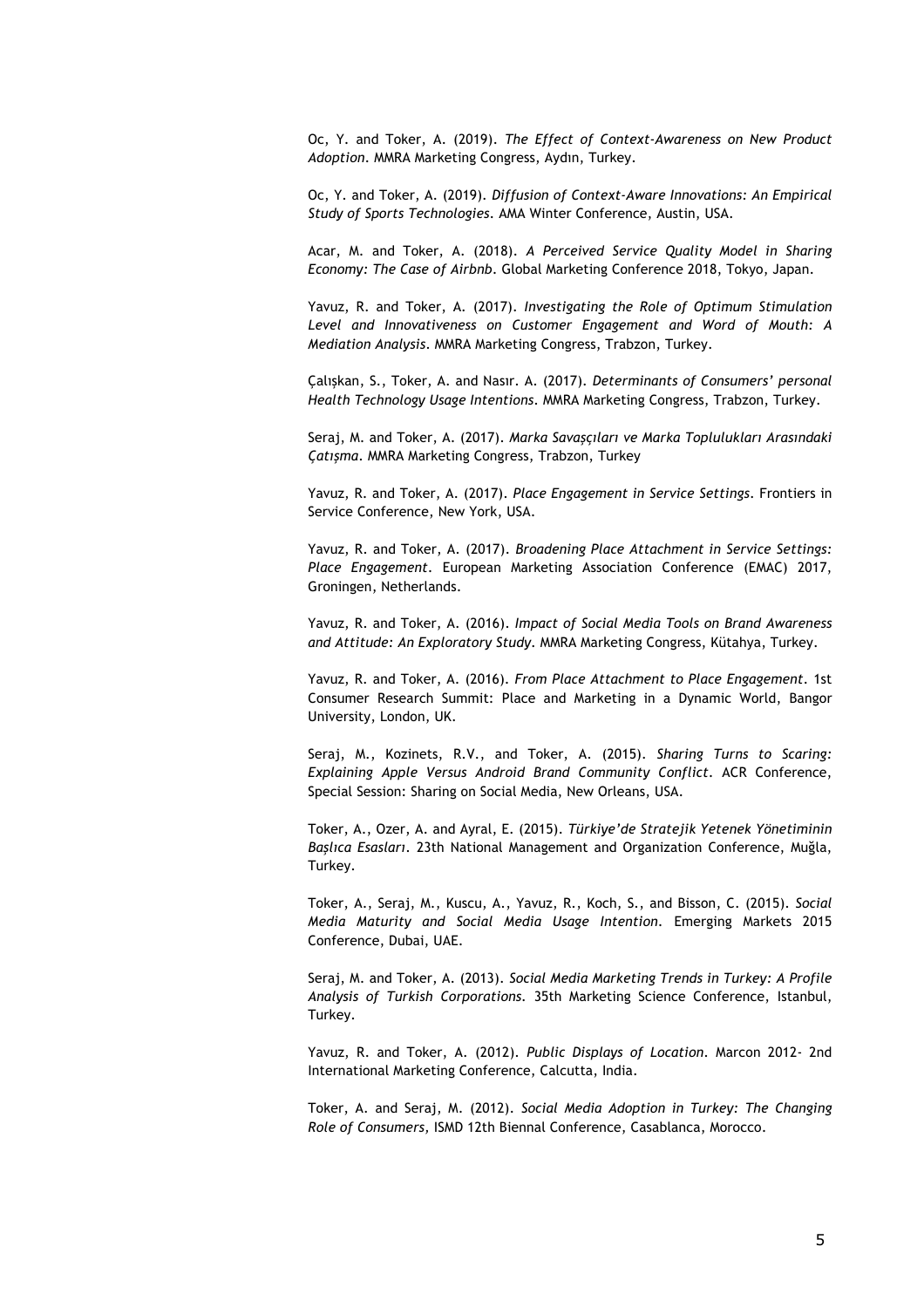Ata, Z. and Toker, A. (2009). *The Effect of Customer Relationship Management Adoption on Organizational Performance in Business-to-Business Markets*. 9th International Conference of Relationship Marketing, Berlin, Germany.

Varnalı, K., Toker, A. and Yılmaz, C. (2009). *A Conceptual Model for Successful Mobile Marketing*. 12th International Conference of ASBSS, 100-115, London, UK.

Ata, Z. and Toker, A. (2008). *A Framework to Assess the Impact of CRM on Organizational Performance in a Business-to-Business Setting.* 3rd International Conference on Business Market Management, St. Gallen, Switzerland.

Toker, A. and Kankotan, E.İ. (2008). *Membership Relationship Management in Nonprofit Organizations: The Case of an Alumni Organization.* 7th International Marketing Trends Congress, Venice, Italy.

Öz, Ö. and Toker, A. (2007). *Linking Quality and Strategy in Not-For-Profit Organizations: The Case of BÜMED.* 2007 Oxford Business and Economics Conference (OBEC), Oxford, England.

Kantur, D., Toker, A. and İşeri-Say, A. (2006). *Management Techniques Adoption and Its Effects on Organizational Performance*, XIV. National Management and Organization Conference, Erzurum, Turkey.

Özgür, C., Meek, G.E. and Toker, A. (2002). *A Comparison of Levels of Awareness and Usage of Quality Tools and Concepts in Developing Nations: Malaysia and Turkey,* 2002 Annual Meeting of Asia-Pacific Decision Sciences Institute 2002 Conference.

Özgür, C., Meek, G.E. and Toker, A. (1999). *A Survey of the Level of Awareness and Usage of TQM Tools in Turkish Manufacturing Companies*, 30th Annual National Meeting of Decision Sciences Institute, Volume 3, p. 1363.

Cheng, T.C.E., Toker, A. and Lin, B.M.T. (1996). *Two-Machine Flowshop Batch Scheduling Problem of Makespan Minimization*, Proceedings of the Chinese Institute of Industrial Engineers National Conference, China.

Toker, A. and Erkip, N. (1993). *Multi Stage Economic Lot Scheduling Problem: Analysis of Simple Cases,* Second International Conference on Computer Integrated Manufacturing, ICCIM'93, Supplement 33-38, Singapore.

Toker, A. and Süral, H. (1991). *A Design Proposal for Waste Management System*, Seventh International Conference on Solid Waste Management and Secondary Materials*,* 2B, Philadelphia.

Denizel, M., Karabakal, N., Saatçioglu, Ö. and Toker, A. (1987). *Conceptual Design of Solid Waste Management Information System and Organizational Structure*, XI. National Operations Research Conference, pp. 54-68, Istanbul (in Turkish).

Erke, Y., Erkip, N., Karabakal, N., Kirca, N., Saatçioglu, Ö., Süral, H. and Toker, A. (1987). *Waste Collection Vehicle Scheduling System Design and an Application,* XI. National Operations Research Conference, pp. 79-93, İstanbul (in Turkish).

Erkip, N., Süral, H. and Toker, A. (1987). *An Approach to Estimate Waste Generation and Application for İstanbul*, XI. National Operations Research Conference, pp. 69-78, İstanbul (in Turkish).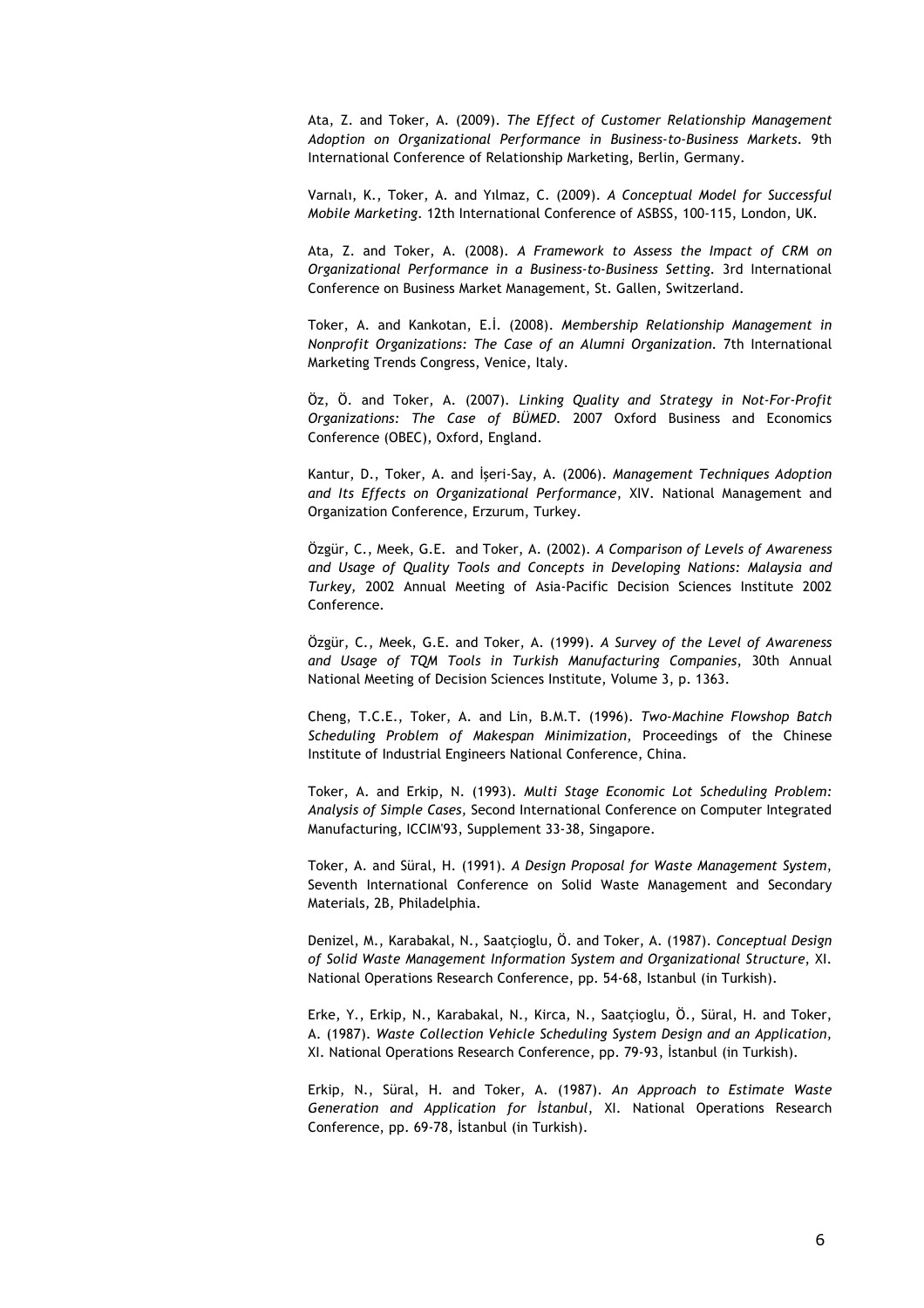Süral H., Toker, A. and Saatçioglu, Ö. (1987). *An Approach to the Design of Storage Subsystem of Solid Waste Management System and Its Application*, XI. National Operations Research Conference, pp. 148-165, İstanbul (in Turkish).

#### **Applied Research Projects**

Generation Y and Z Digital Media Consumption: Attitudes and Behavior (2018) Institution: Nike Turkey Project Coordinator: Prof. Dr. Ayşegül Toker

Accenture Digitization Index (2016) Institution: Accenture Turkey, Vodafone Turkey and Türk Bilişim Vakfı Project Coordinator: Accenture Turkey

Accenture Digitization Index (2015) Institution: Accenture Turkey, Vodafone Turkey and Türk Bilişim Vakfı Project Coordinator: Accenture Turkey

Digital Marketing- Turkey Project (2011) Institution: Boğaziçi University & Egon Zehnder International Project Coordinator: Prof. Dr. Ayşegül Toker and Burcu Bıçakçı (Egon Zehnder International)

Boğaziçi University Alumni Assoc. Data Analysis and Datamining Project (2004) Institution: BUMED- Boğaziçi University Project Coordinator: Assoc. Prof. Dr. Ayşegül Toker

A Market Research Study for the Turkish Prestige Perfume Market (2001) Institution: L'oreal Cosmetics Inc.-Turkey Project Coordinator: Assoc. Prof. Dr. Ayşegül Toker

Business Excellence and Electronic Commerce Strategies in Machine Manufacturers Sector (2000) Institution: Association of Turkish Businessmen and Industrialists (TUSIAD) and Association of Machine Manufacturers (MİB) Project Coordinator: Prof. Dr. Gündüz ULUSOY (Sabancı University)

Development of a Decision Support System for Disaster Management (2000) Institution: Boğaziçi University Project Coordinator: Prof. Dr. Fuad ALESKEROV (Boğaziçi University)

Benchmarking Competitive Strategies and Best Manufacturing Practices: A Study of White Goods Suppliers Sector (1999) Institution: Association of Turkish Businessmen and Industrialists (TUSIAD) and Association of White Goods Suppliers (BEYSAD) Project Coordinator: Prof. Dr. Gündüz ULUSOY (Boğaziçi University)

Project Management Automation System of the General Directorate of Construction of the Ministry of Public Works and Settlement (1994) Institution: Republic of Turkey, Prime Ministry Housing Development Administration Project Coordination Unit Project Coordinator: Prof. Dr. Ömer SAATÇİOĞLU (METU)

Solid Waste Management System for Ankara Metropolitan Municipality (1990) Institution: Ankara Metropolitan Municipality Project Coordinator: Prof. Dr. Ömer KIRCA (METU)